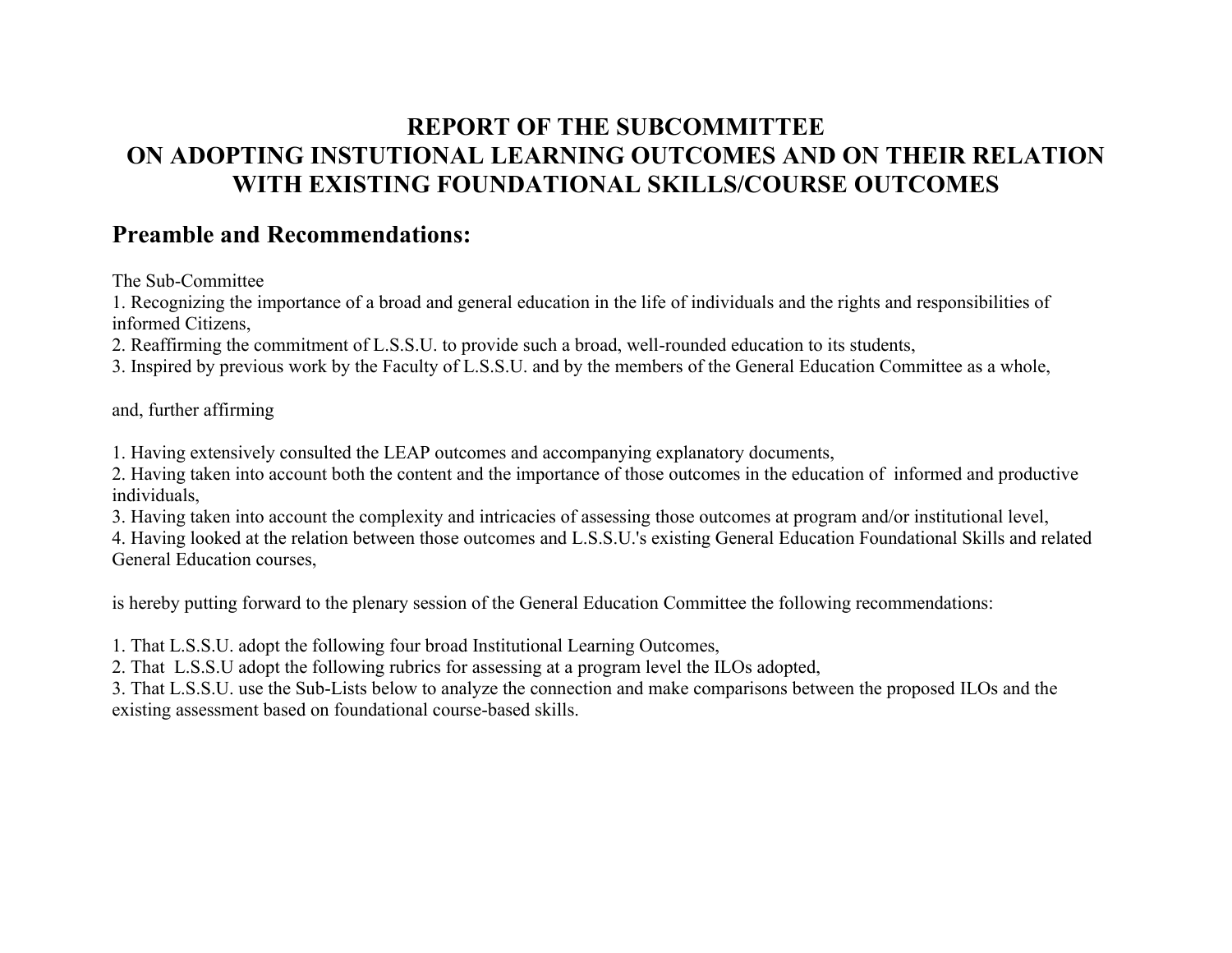# **0. GROUPING OF LEAP OUTCOMES INTO FOUR CATEGORIES**

#### **FORMAL COMMUNICATION**

#### 4.Written Communication

*Written communication is the development and expression of ideas in writing. Written communication involves learning to work in many genres and styles. It can involve working with many different writing technologies, and mixing texts, data, and images. Written communication abilities develop through iterative experiences across the curriculum.*

#### 5. Oral Communication

*Oral communication is a prepared, purposeful presentation designed to increase knowledge, to foster understanding, or to promote change in the listeners' attitudes, values, beliefs, or behaviors.*

#### 8. Reading

*Reading is "the process of simultaneously extracting and constructing meaning through interaction and involvement with written language" (Snow et al., 2002). (From www.rand.org/pubs/ research\_briefs/RB8024/index1.html)*

#### **USE OF EVIDENCE**

#### 1. Inquiry and Analysis

*Inquiry is a systematic process of exploring issues, objects or works through the collection and analysis of evidence that results in informed conclusions or judgments. Analysis is the process of breaking complex topics or issues into parts to gain a better understanding of them.*

#### 2. Quantitative Literacy

*Quantitative Literacy (QL) – also known as Numeracy or Quantitative Reasoning (QR) – is a "habit of mind," competency, and comfort in working with numerical data. Individuals with strong QL skills possess the ability to reason and solve quantitative problems from a wide array of authentic contexts and everyday life situations. They understand and can create sophisticated arguments supported by quantitative evidence and they can clearly communicate those arguments in a variety of formats (using words, tables, graphs, mathematical equations, etc., as appropriate).*

7. Information Literacy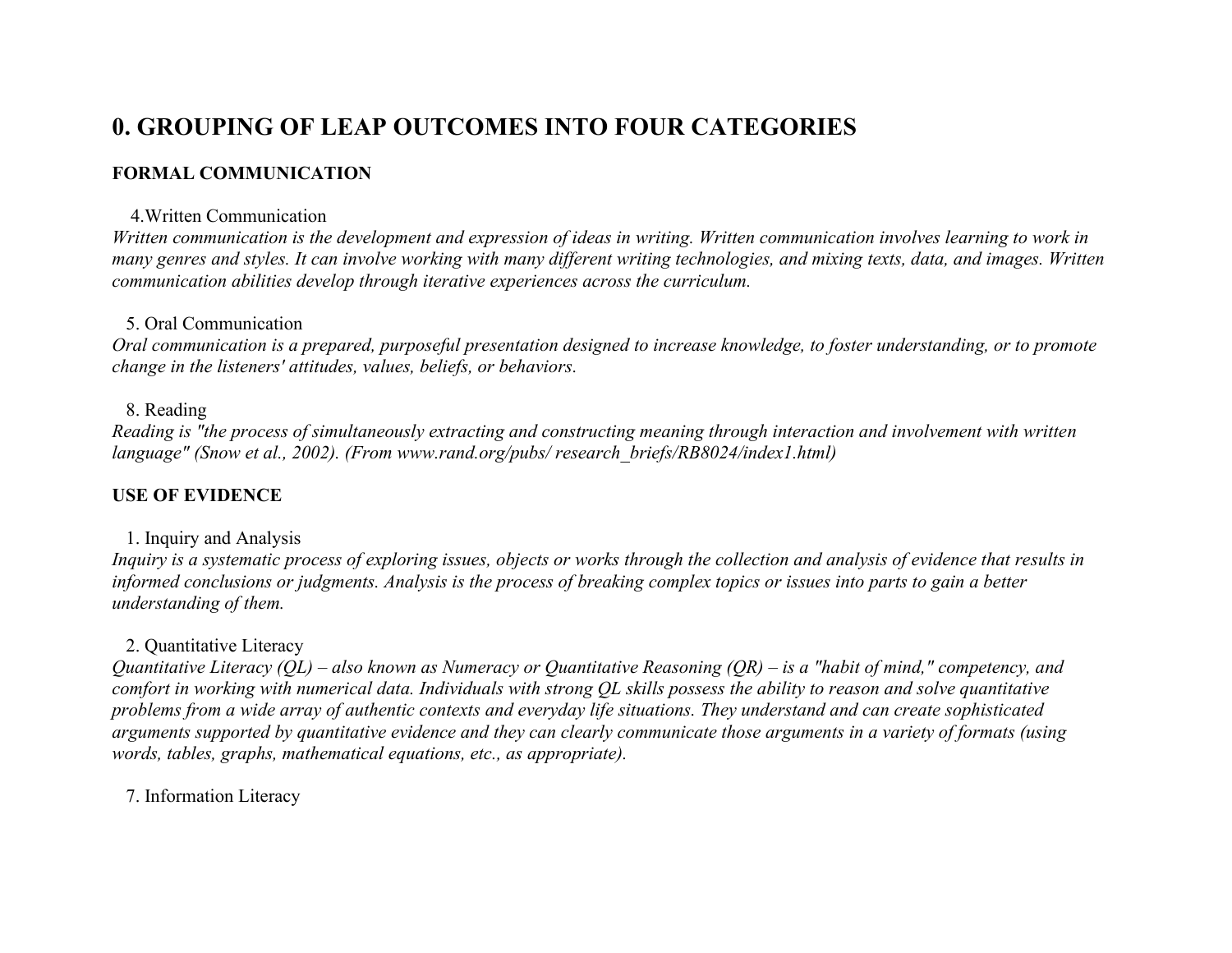*The ability to know when there is a need for information, to be able to identify, locate, evaluate, and effectively and responsibly use and share that information for the problem at hand. - Adopted from the National Forum on Information Literacy*

#### **ANALYSIS AND SYNTHESIS**

#### 2. Critical Thinking

*Critical thinking is a habit of mind characterized by the comprehensive exploration of issues, ideas, artifacts, and events before accepting or formulating an opinion or conclusion.*

#### 3. Creative Thinking

*Creative thinking is both the capacity to combine or synthesize existing ideas, images, or expertise in original ways and the experience of thinking, reacting, and working in an imaginative way characterized by a high degree of innovation, divergent thinking, and risk taking.*

#### 9. Problem Solving

*Problem solving is the process of designing, evaluating and implementing a strategy to answer an open-ended question or achieve a desired goal.*

#### 15. Integrative Learning

*Integrative learning is an understanding and a disposition that a student builds across the curriculum and co-curriculum, from making simple connections among ideas and experiences to synthesizing and transferring learning to new, complex situations within and beyond the campus.*

#### **PROFESSIONAL RESPONSIBILITY**

#### 10. Teamwork

*Teamwork is behaviors under the control of individual team members (effort they put into team tasks, their manner of interacting with others on team, and the quantity and quality of contributions they make to team discussions.)*

#### 11. Civic Engagement

*Civic engagement is "working to make a difference in the civic life of our communities and developing the combination of knowledge, skills, values and motivation to make that difference. It means promoting the quality of life in a community, through both political and*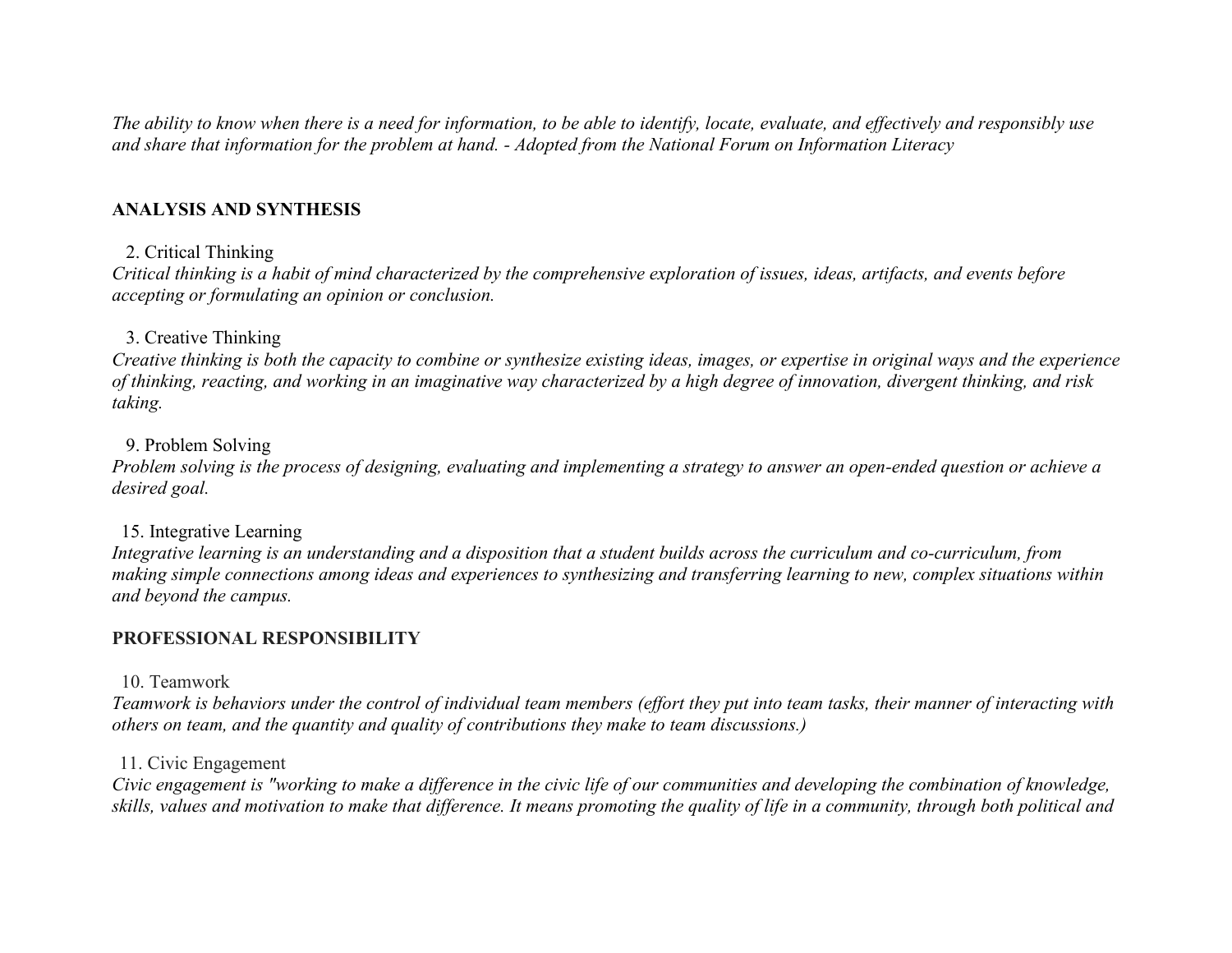*non-political processes. In addition, civic engagement encompasses actions wherein individuals participate in activities of personal and public concern that are both individually life enriching and socially beneficial to the community.*

#### 12. Intercultural Knowledge/Competence

*Intercultural Knowledge and Competence is "a set of cognitive, affective, and behavioral skills and characteristics that support effective and appropriate interaction in a variety of cultural contexts."*

#### 13. Ethical Reasoning

*Ethical Reasoning is reasoning about right and wrong human conduct. It requires students to be able to assess their own ethical values and the social context of problems, recognize ethical issues in a variety of settings, think about how different ethical perspectives might be applied to ethical dilemmas and consider the ramifications of alternative actions. Students' ethical self identity evolves as they practice ethical decision-making skills and learn how to describe and analyze positions on ethical issues.*

# **1. SUGGESTED INSTITUTIONAL LEARNING OUTCOMES:**

#### **Formal Communication**

Students will develop and clearly express complex ideas in written and oral presentations.

#### **Use of Evidence**

Students will identify the need for, gather, and accurately process the appropriate type, quality, and quantity of evidence to answer a complex question or solve a complex problem.

#### **Analysis and Synthesis**

Students will organize and synthesize evidence, ideas, or works of imagination to answer an open-ended question, draw a conclusion, achieve a goal, or create a substantial work of art.

#### **Professional Responsibility**

Students will demonstrate the ability to apply professional ethics and intercultural competence when answering a question, solving a problem, or achieving a goal.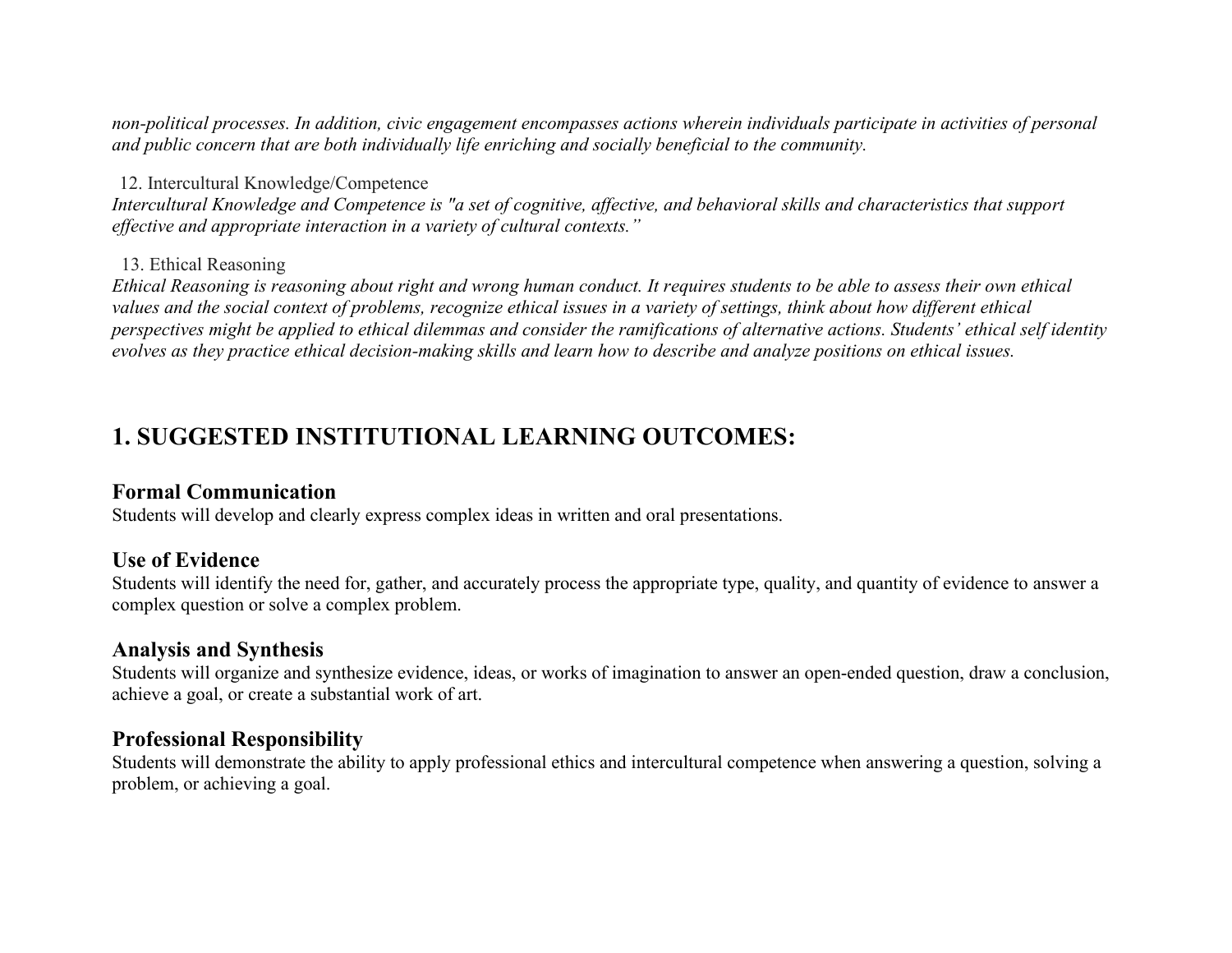# **2. RUBRICS TO BE USED FOR ASSESSMENT**

|                        | Capstone                        | <b>Milestone</b>                       |                                | <b>Benchmark</b>                 |
|------------------------|---------------------------------|----------------------------------------|--------------------------------|----------------------------------|
|                        |                                 |                                        |                                |                                  |
| Formal                 | Clear organization,             | Generally clear organization,          | Partial or intermittent        | Poor organization,               |
| Communication          | compelling                      | thoughtful and interesting             | organization, commonplace      | unclear/distracting              |
|                        | language/delivery, strongly     | language/delivery, reasoning is        | but understandable             | language/delivery,               |
|                        | supported reasoning.            | generally supported by content.        | language/delivery, content     | reasoning poorly supported       |
|                        |                                 |                                        | partially supports reasoning.  | by content.                      |
| <b>Use of Evidence</b> | Gathers and uses evidence       | Gathers and uses in-depth evidence     | Gathers and uses evidence      | Gathers and uses evidence        |
|                        | that is in-depth, from relevant | from relevant sources (correctly       | from generally relevant        | from irrelevant sources, is      |
|                        | sources (correctly attributed), | attributed), accurately processed and  | sources, accurately processed  | inaccurately processed or        |
|                        | accurately processed and        | interpreted, covers several of the     | and interpreted, but lacks     | interpreted, from so few         |
|                        | interpreted, and covers the     | relevant perspectives on the question  | some depth or represents a     | perspectives that important      |
|                        | full breadth of relevant        | at hand.                               | limited number of relevant     | considerations are missed,       |
|                        | perspectives on the question    |                                        | perspectives.                  | and/or is un- or incorrectly     |
|                        | at hand.                        |                                        |                                | attributed.                      |
| <b>Analysis and</b>    | Organizes and synthesizes       | Organizes and analyzes evidence,       | Organizes and incompletely     | Collects evidence, ideas, or     |
| <b>Synthesis</b>       | evidence, ideas, or works of    | ideas, or works of imagination to      | analyzes evidence, ideas, or   | works of imagination but         |
|                        | imagination to achieve a new    | come to a well-supported conclusion    | works of imagination to come   | does not put them together       |
|                        | insight or novel solution to a  | or reasonable solution to a problem.   | to a partially-supported       | in a logical manner.             |
|                        | problem.                        |                                        | conclusion or solution.        |                                  |
| <b>Professional</b>    | Clearly articulates &/or        | Articulates &/or displays use of       | Can describe what              | Cannot articulate &/or fails     |
| <b>Responsibility</b>  | displays use of professional    | professional, but does so in an        | professional ethics are, but   | to display knowledge of          |
|                        | ethics, articulates insights    | incomplete or inadequate manner,       | fails to incorporate them into | the ethics appropriate to        |
|                        | into how own cultural rules     | articulates insights into how own      | scholarly or professional      | their profession, unable to      |
|                        | and biases influence their      | cultural rules and biases influence    | activity, articulates own      | articulate one's own             |
|                        | participation in &/or           | their participation in $&\x0$          | cultural rules & biases, but   | cultural rules $&$ /or inability |
|                        | understanding of experiences    | understanding of experiences in their  | cannot connect those to their  | to articulate biases that        |
|                        | in their profession.            | profession, but fails to fully connect | participation in &/or          | could influence them in          |
|                        |                                 | the two.                               | understanding of experiences   | their profession.                |
|                        |                                 |                                        | in their profession.           |                                  |